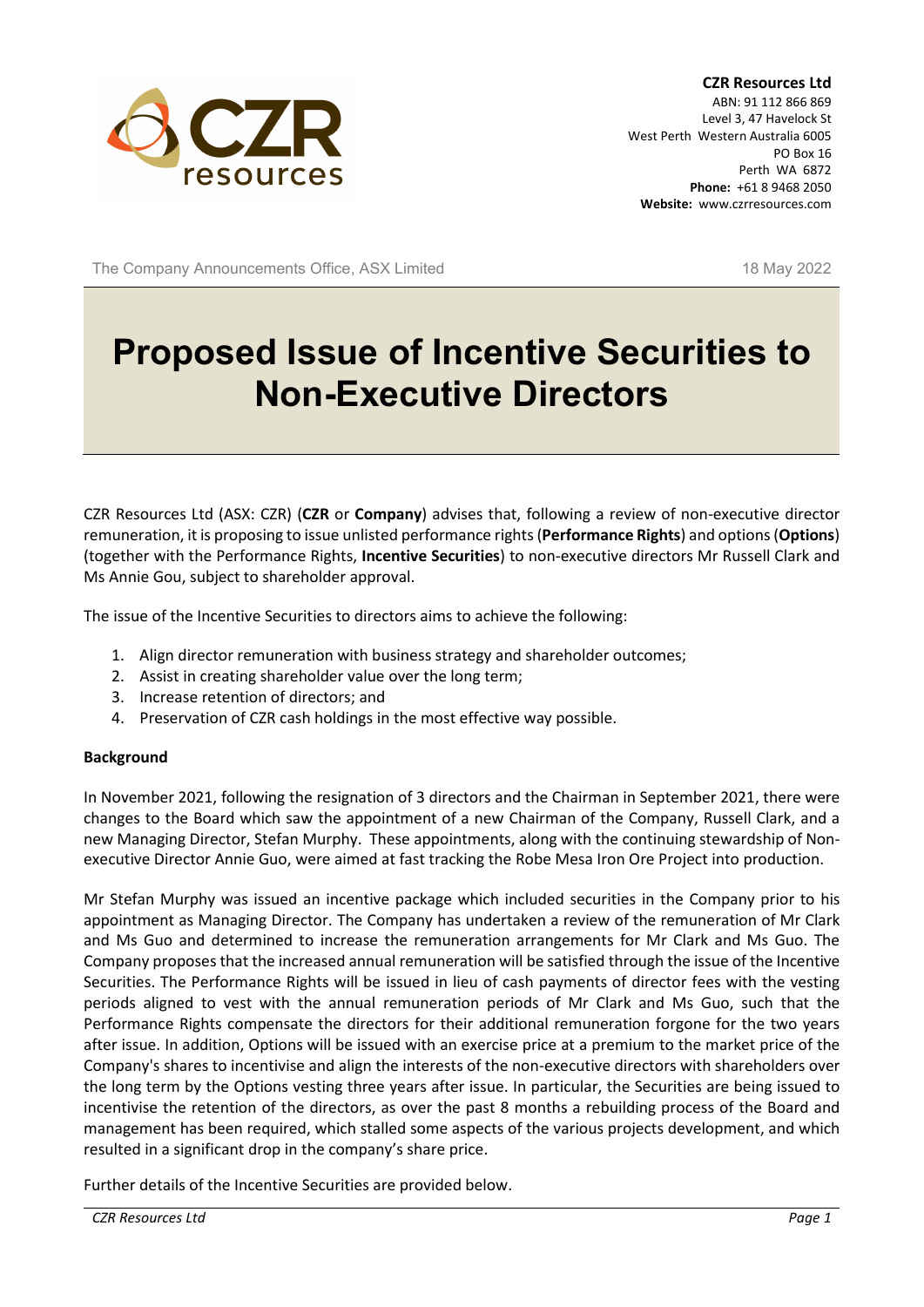# **Propose Structure of Incentive Securities**

The proposed issue of Incentive Securities will comprise two elements:

|    | Elements           | Rationale                                                                                                                                                                                                                                                                                 |
|----|--------------------|-------------------------------------------------------------------------------------------------------------------------------------------------------------------------------------------------------------------------------------------------------------------------------------------|
| 1. | Performance Rights | Increase non-executive director remuneration to align with<br>market rates in lieu of increased director's fees<br>Align director remuneration with business strategy and<br>Shareholder outcomes<br>Preservation of CZR cash holdings in the most effective way<br>$\bullet$<br>possible |
| 2. | Options            | Align director remuneration with business strategy and<br>Shareholder outcomes<br>Create long-term shareholder value<br>$\bullet$<br>Increased retention of directors<br>Preservation of CZR cash holdings in the most effective way<br>$\bullet$<br>possible                             |

### **1) Performance Rights**

| <b>Director</b>      | No. of Performance Rights |
|----------------------|---------------------------|
| <b>Russell Clark</b> | 2,500,000                 |
| Annie Guo            | 1,875,000                 |

The Issue of 2,500,000 and 1,875,000 Performance Rights to Mr Russell Clark and Ms Annie Guo, respectively, will be subject to shareholder approval at a future general meeting of the Company (refer to the below for further details).

The major terms of the Performance Rights are:

- 1) Performance Rights are issued for nil consideration;
- 2) On exercise each Performance Right converts into one fully paid ordinary share in CZR;
- 3) 50% of Performance Rights vest 12 months after issue if the director remains on the Board of CZR;
- 4) Remaining 50% of Performance Rights vest 24 months after issue if the director remains on the Board of CZR;
- 5) Unvested Performance Rights are automatically forfeited and cancelled if the Director ceases to be on the Board of CZR;
- 6) Performance Rights expire after 48 months of Issue; and
- 7) Performance Rights will automatically vest on a Change of Control.